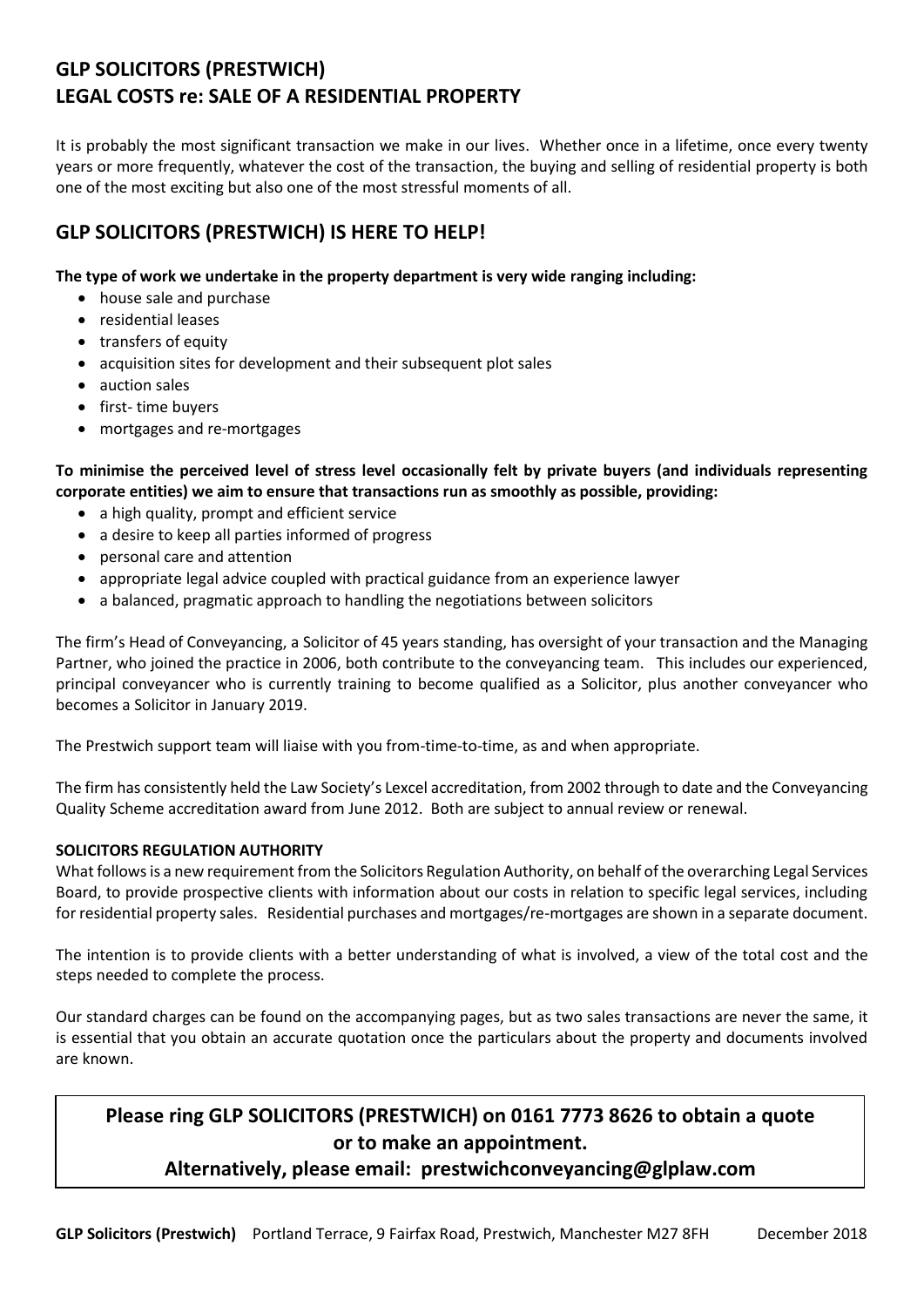# **GLP SOLICITORS (PRESTWICH) SALE OF A RESIDENTIAL PROPERTY**

This is a brief outline of the various aspects of the work involved in selling your property:

#### **STANDARD PROCEDURES:**

- obtaining Title to the property from the Land Registry, and other supporting papers and reviewing these documents, once received
- sending you standard property information and fittings & contents forms for completion and return
- preparing a draft contract and issuing it to the buyer's conveyancer
- liaising with the landlord/managing agents with regard to enquiries and their requirements on sale
- taking your instructions upon and replying to any additional enquiries
- attending to all related correspondence, telephone calls, faxes and emails
- providing you with the contract for signing
- confirming your instructions for exchange of contracts and completion.
- agreeing the form of the Transfer Deed
- preparing a Completion Statement
- completing the sale of the property
- paying off any mortgage loan and estate agents' commission

#### **ESTIMATED FEES AND DISBURSEMENTS**

#### **1) PROFESSIONAL (LEGAL) FEES**

Our standard fees for a typical house sale can be taken from the following table but these are dependent on the referrer recommending a client to the firm (if appropriate), the property location (primarily if in the 'home counties' around London) or if unregistered land is involved.

These figures may however vary in cases with special complications. This is why we will always give you an individual cost estimate at the start of the transaction, taking into account the actual features of your sale.

| <b>FREEHOLD - Sale Value</b> |          | <b>Professional Fee:</b> |                     |            | <b>Professional Fee:</b> |  |
|------------------------------|----------|--------------------------|---------------------|------------|--------------------------|--|
| Up to                        | £125.000 | £495.00 (plus VAT)       | £400,001            | £500,000   | £850.00 (plus VAT)       |  |
| 125,001                      | £150.000 | £550.00 (plus VAT)       | £500,001            | £600,000   | £950.00 (plus VAT)       |  |
| 150,001                      | £175.000 | £600.00 (plus VAT)       | £600,001            | £750,000   | £1,050.00 (plus VAT)     |  |
| 200,001                      | £300,000 | £650.00 (plus VAT)       | £800.001            | £1,000,000 | £1,095.00 (plus VAT)     |  |
| £300,001                     | £400,000 | £750.00 (plus VAT)       | £1,000,000 and over |            | £1,250.00 (plus VAT)     |  |

#### **LEASEHOLD – Sale Value:**

| Up to    | £125,000 | £560.00 (plus VAT) | £400.001            | £500.000   | £925.00 (plus VAT)   |
|----------|----------|--------------------|---------------------|------------|----------------------|
| 125,001  | £150,000 | £625.00 (plus VAT) | £500,001            | £600,000   | £1,025.00 (plus VAT) |
| 150,001  | £175,000 | £675.00 (plus VAT) | £600,001            | £800.000   | £1,125.00 (plus VAT) |
| 200,001  | £300,000 | £725.00 (plus VAT) | £800.001            | £1,000,000 | £1,170.00 (plus VAT) |
| £300,001 | £400.000 | £825.00 (plus VAT) | £1,000,000 and over |            | £1,325.00 (plus VAT) |

These figures may vary in cases with special complications.

This is why we will always give you an individual cost estimate at the start of the transaction, taking into account the actual features of your purchase, including:

 Land Registry fee for title documentation, up to £20.00 plus VAT electronic money transfer fee , per transaction £15.00 plus VAT

#### **REFERRALS**

On a limited number of transactions, we pay a fee to a third party (normally an estate agent) for referral of that business. You will be informed of this, if applicable, in our initial correspondence at the outset of the transaction.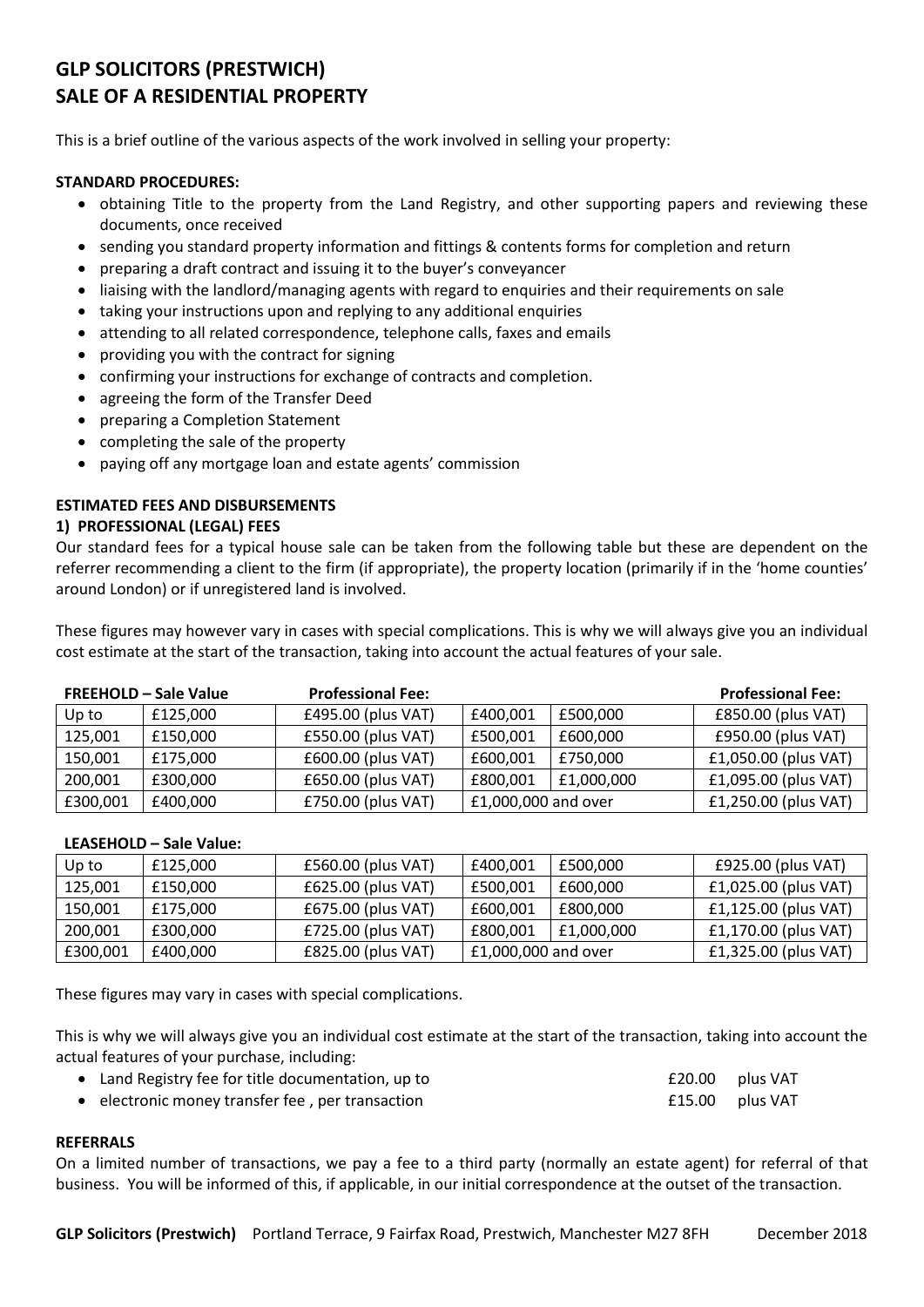#### **ADDITIONAL ANTICIPATED DISBURSEMENTS FOR LEASEHOLD SALES \*\***

- Landlord's sale pack fee
- This fee if chargeable is set out in the lease. Often the fee is between £100 & 350 (plus VAT)
- Landlord's fee for dealing with information form/enquiries This fee if chargeable is set out in the lease. Often the fee is between £100 & £350 (plus VAT)
- Deed of Covenant fee

This fee is provided by the management company for the property and can be difficult to estimate. Often the fee is between £50 & £350 (plus VAT).

*\*\*These fees vary from property to property and can on occasion be significantly more than the ranges given above. We can give you an accurate figure once we have sight of your specific documents.*

You should also be aware that ground rent and service charge are likely to apply throughout your ownership of the property. We will confirm the ground rent and the anticipated service charge apportionment after exchange of contracts.

For the six months to November 2018, our average residential conveyancing fee for a house sale (before solicitor's costs and disbursements) was £555 (plus VAT), ranging from £495 to £750 (plus VAT). Total fees during the period for a completed purchase, including disbursements and VAT, ranged from £603 to £949.

### **2) DISBURSEMENTS**

Disbursements, as defined for VAT purposes, are costs related to your matter that are payable to third parties, such as Land Registry fees and which do not add value to the legal work that we undertake on your behalf. We handle the payment of the disbursements on your behalf to ensure a smoother process.

#### **BY WAY OF EXAMPLE:**

For a sale of a registered freehold residential property at £250,000 with no complications and no mortgage:-

| 5. ESTIMATED TOTAL (INCLUDING DISBURSEMENTS)                             |         | £6,404.00 |          |
|--------------------------------------------------------------------------|---------|-----------|----------|
| 4. Land Registry charges for official copies of title documents<br>£6.00 |         |           |          |
| 3. TOTAL SOLICITORS FEES & COSTS                                         |         | £798.00   |          |
| 2. electronic bank transfer fee to your account                          | £15.00  | £18.00    | inc. VAT |
| 1. our professional fee                                                  | £650.00 | £780.00   | inc. VAT |

### **OTHER CONSIDERATIONS**

Our estimates do not include any advice about the following aspects: -

- taxation issues
- matters relating to survey or the state and condition of the property
- division of sale proceeds between joint owners
- application of proceeds of sale for the purchase of another property which you may be buying with another person. the affordability, suitability or otherwise of any mortgage or loan you are obtaining
- aborted transactions: we reserve the right to charge a fee when a transaction is aborted.

We reserve the ability to charge extra if the transaction becomes out of the ordinary and demands additional time to resolve any problems, these are not limited to but could include:-

- defective title
- lengthy chain
- lack of planning documentation in your possession
- very short interval between exchange and completion or simultaneous exchange and completion
- dealing with unregistered title
- dealing with more than one registered title
- tenanted buy to let property
- dealing with third party lawyers
- corresponding with joint sellers individually
- drafting of each additional contract pack for a contract race
- arranging conveyancing indemnity policy